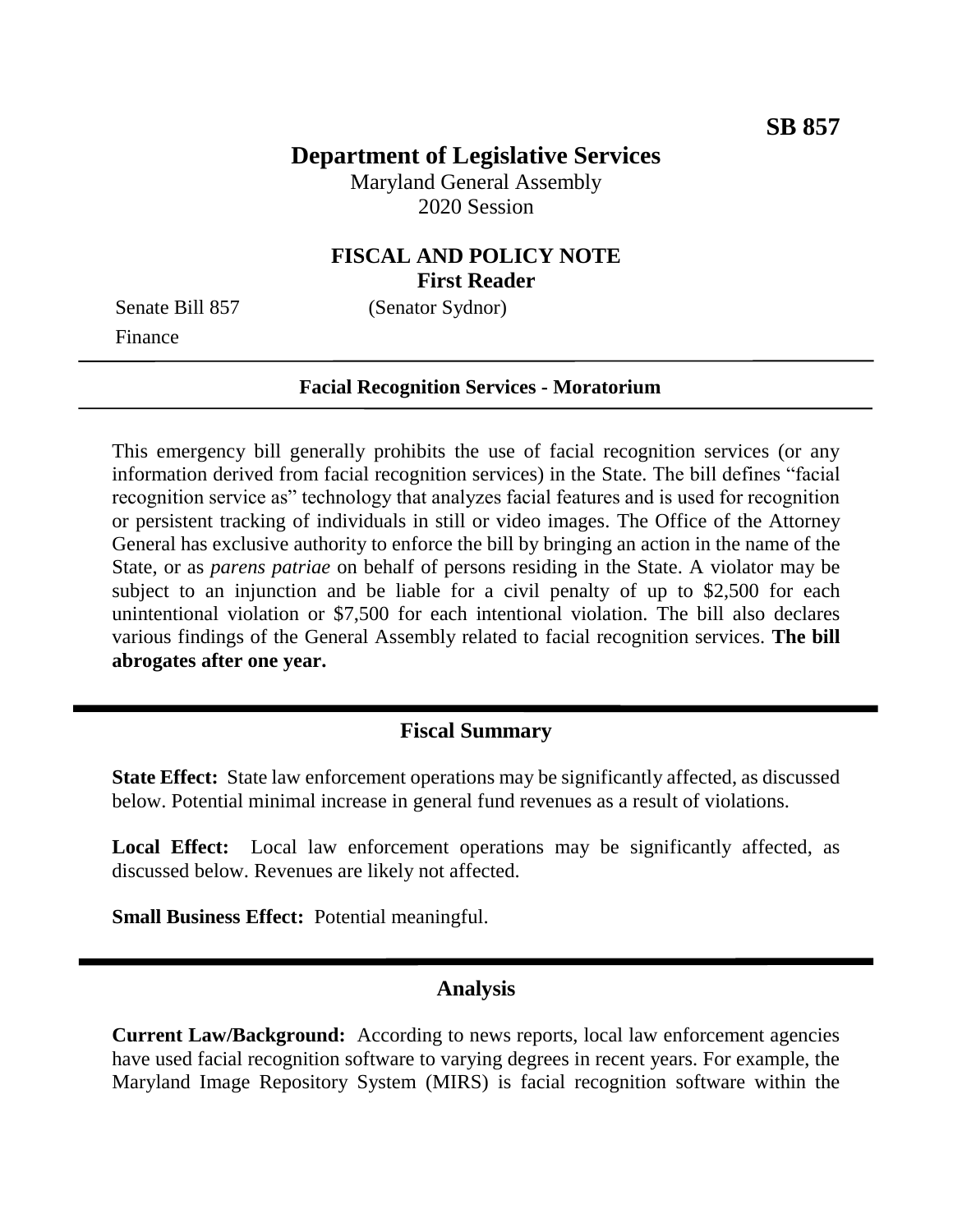Department of Public Safety and Correctional Services that allows law enforcement to compare images of unidentified individuals to images from Motor Vehicle Administration records, inmate case records, and mugshots. People in public places are never scanned by MIRS. MIRS only gives a probable list of potential suspects to be followed up on by law enforcement, not a positive identification. Currently, local law enforcement agencies in the State are responsible for establishing a policy regarding the use of MIRS and decide when, where, and how it is used. The Anne Arundel County Police Department (AAPD) used MIRS to identify the suspected gunman at the *Capital Gazette* shooting that killed five people. AAPD used MIRS because the fingerprint identification system was operating slowly and the suspect did not have identification and refused to communicate with officers. The suspect's image was contained in MIRS because of a prior charge and conviction. The Baltimore City Police Department also reportedly used facial recognition software to identify individuals during the protests after the death of Freddie Gray.

The use of facial recognition in law enforcement investigations is also attracting national attention. In October 2019, California became the third state to ban biometric surveillance technology, including facial recognition software, in body cameras. The law, which went into effect on January 1, 2020, and remains in effect for three years, also prohibits running previously obtained body camera footage through biometric surveillance technology.

Critics of the use of facial recognition technology [point out](https://www.nytimes.com/2020/01/18/technology/clearview-privacy-facial-recognition.html) that, although law enforcement has had access to facial recognition tools for many years, it has generally relied on images from government databases, rather than private entities. However, as the technology has improved, private companies have been able to offer products that use facial recognition technology for virtually any database of images.

**State/Local Fiscal Effect:** State and local law enforcement operations may be significantly impacted by the bill, as it places a moratorium on the use of facial recognition services for one year. As noted above, both State and local law enforcement agencies utilize facial recognition technologies for the identification and/or tracking of suspects, to identify missing persons, and to identify certain deceased individuals.

In addition, the Maryland Department of Transportation (MDOT) advises that, although not yet implemented, MDOT has coordinated with U.S. Customs and Border Protection on a potential biometric entry/exit system at the Baltimore/Washington International Thurgood Marshall Airport to meet the requirements for pre-clearance of passengers in the international terminal under the Intelligence Reform and Terrorism Prevention Act. Presumably, this would have to be delayed for one year or possibly would not be implemented under the bill.